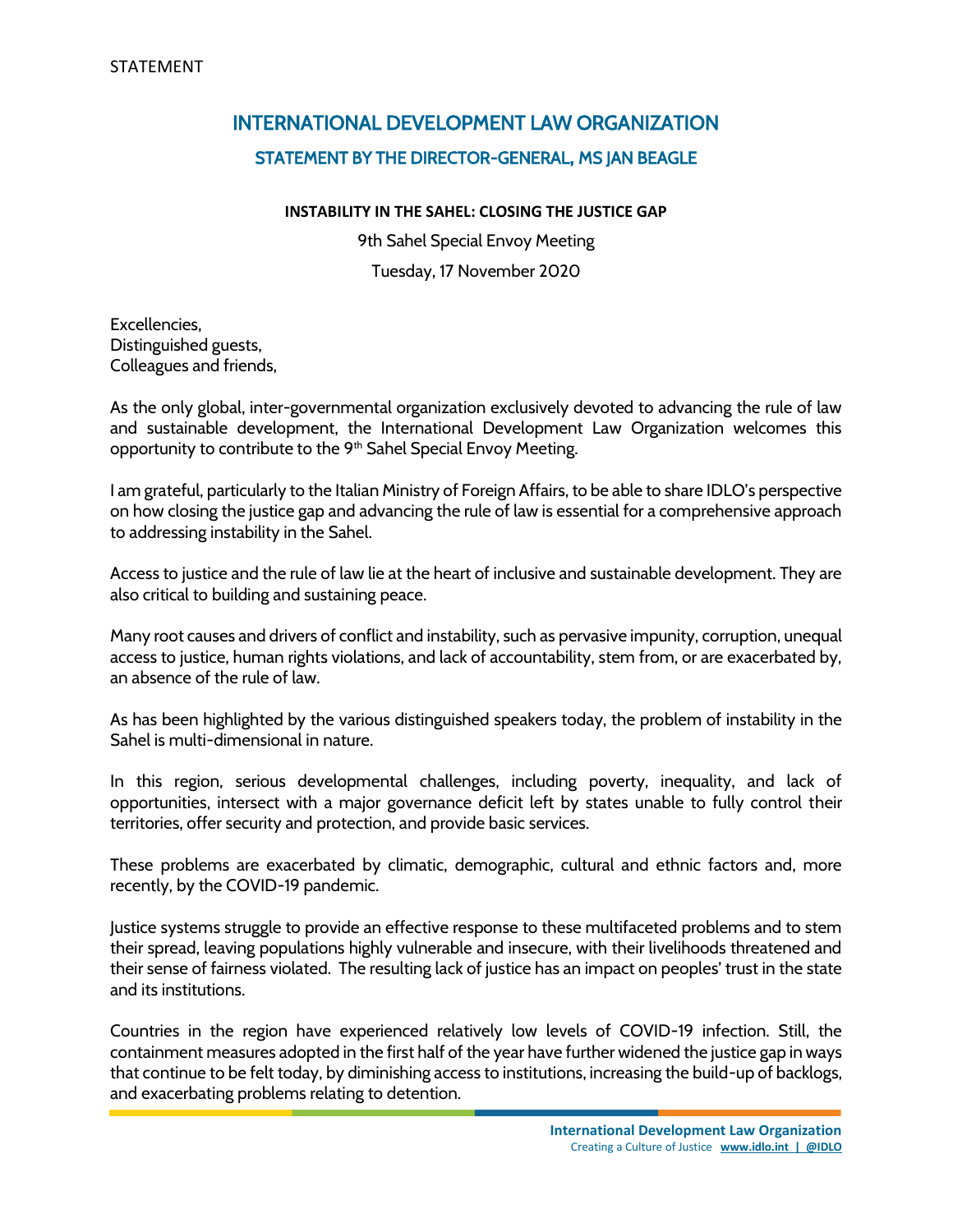The rule of law is instrumental to mitigating both the underlying causes, and the wide-reaching impact, of violent crime and conflict. It serves not only as a guarantor of individual rights, but as a vital means to foster the trust of people in governments, to prevent conflict and fragility, to build and maintain peace, and to enable countries to unlock their development potential. It is the rule of law that, in the end, delivers justice.

IDLO has been active in the Sahel since 2015, working with local partners to strengthen justice services and to create conditions for people to live in dignity and under the rule of law.

Our programming in the region aims to strengthen criminal justice systems, making them more open to receiving problems and complaints from justice seekers, more respectful of human rights, faster and more transparent, more accountable, and more focused on people's legitimate expectations.

To this end, working together with the MINUSMA and other organisations, IDLO has developed a tailored, decentralized, and people-centred approach to enhance the administration of criminal justice. The programme builds on IDLO's experience in working to strengthen the criminal justice chain in Mali and is currently being implemented in the border area between Mali, Burkina Faso, and Niger.

At the core of our approach are local justice coordination mechanisms, referred to as *cadres de concertation*, which allow communities to engage with prosecutors, police, and judicial and corrections officials to jointly identify their priority justice problems and formulate ways to address them.

Putting justice institutions, civil society organizations, and community leaders together, and fostering joint action, contributes to trust building and local ownership. These platforms also offer insight into the causes and consequences of the justice gap, and possible approaches in seeking to close it.

IDLO and its partners on the ground then support the implementation of the solutions identified by communities. This can take the form of trainings or workshops, institutional capacity development, or advocacy initiatives.

For instance, the *cadre de concertation* in Ségou, Mali, identified a lack of respect for detainees' human rights as a key justice challenge and recommended greater sensitisation of local prison officials.

In response, IDLO and its partners organised capacity-building activities for staff of the prison administration on respect of human rights, prison intelligence, and prison-level crisis management. Control missions were also carried out at all prisons in Ségou. As a result of these interventions, the prisons instituted a number of changes, including the separation of men and women detainees.

In addition to tackling specific justice challenges at the grassroots level, IDLO's approach also includes broader institutional support to both justice institutions and civil society to improve the functioning of criminal justice systems, and their compliance with human rights standards.

This includes strengthening case-flow management and record-keeping systems, supporting civil society organizations to raise legal awareness, and providing assistance through paralegal networks.

We see in our work that many forms of crime are related to prior disputes about land, grazing rights, and access to water points. Violent forms of crime, such as banditry, cattle theft, and attacks on roads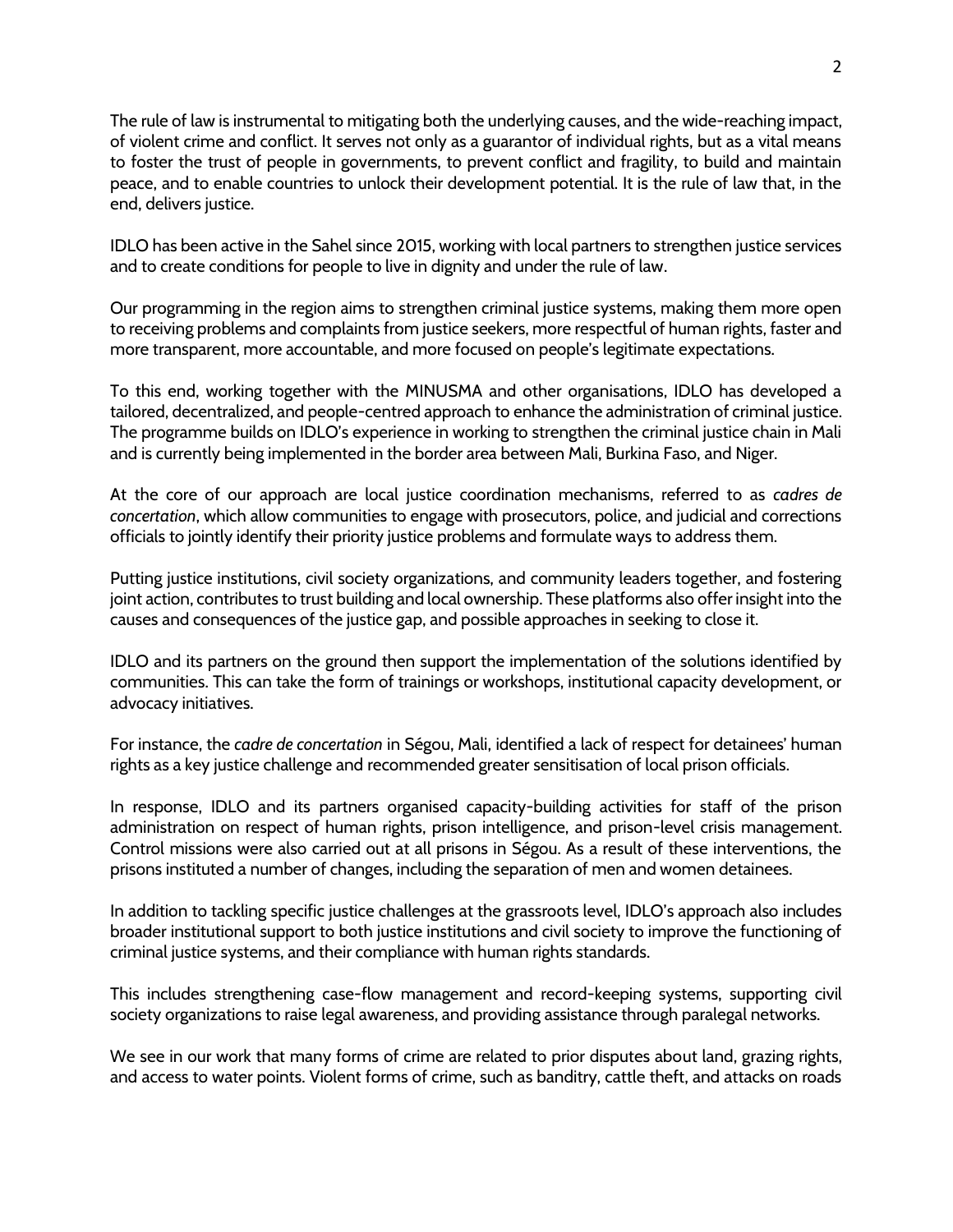and markets, are very common in the areas where we work, and deeply affect not only people's sense of security, but also their livelihoods.

Such conflicts, which are on the increase throughout the region due to resource scarcity and climatic adversity, are prone to escalate into violence when left unresolved. Jihadist groups fuel and seek to profit from the resulting tensions within and between communities.

The problem, however, is not just one of absent justice services. Arbitrary or unlawful arrests or detention, as well as violence, corruption, and other forms of abuse of power by justice sector officials, are unfortunately not uncommon, and can lead to a profound sense of injustice, alienating those who suffer from it from state and society.

Persistent impunity for human rights violations, including those committed by security and defence forces, which have sadly also grown in number and gravity, are clearly another important part of the problem, known to drive victims or witnesses into the arms of extremists.

The justice gap is widest for women and girls, as they face not only restrictive norms and practices and discriminatory laws, but also a lack of resources and legal awareness. Women and girls must overcome steep hurdles in seeking to obtain effective remedies including, for example, they fall victim to genderbased violence.

Not surprisingly then, we see that justice seekers in the three countries where we work are looking for mechanisms that are faster, more transparent, produce fairer outcomes, and are more effective in providing durable results and preventing escalation.

Given the magnitude of this 'justice gap', our collective response must be equally comprehensive. When it comes to strengthening justice systems in the Sahel, much attention is given to the capacities of agencies specialised in the fight against terrorism and organized crime.

Yet frequently, attention and funding are directed towards hard security solutions and counterterrorism approaches without addressing broader justice challenges, such as deficiencies in the administration of justice. This leaves the root causes of instability untouched.

To illustrate this point, I would like to share with you a story that was reported to me by members of our team in Mali, following a prison visit.

A man charged with petty theft, who had spent months in preventive detention, complained to them about the treatment given to detainees suspected of terrorism. Unlike him, they received a lot of attention and support from international organizations and NGOs.

He himself did not have a lawyer and had not seen a prosecutor or judge in all the time he had spent in prison. The man asked: 'Do I have to become a terrorist to receive attention for my case?'

So, while investments – to ensure respect for victims' human rights, and to target perpetrators of terrorism and organized crime, are of utmost importance for improving stability, so are investments in the wider justice system.